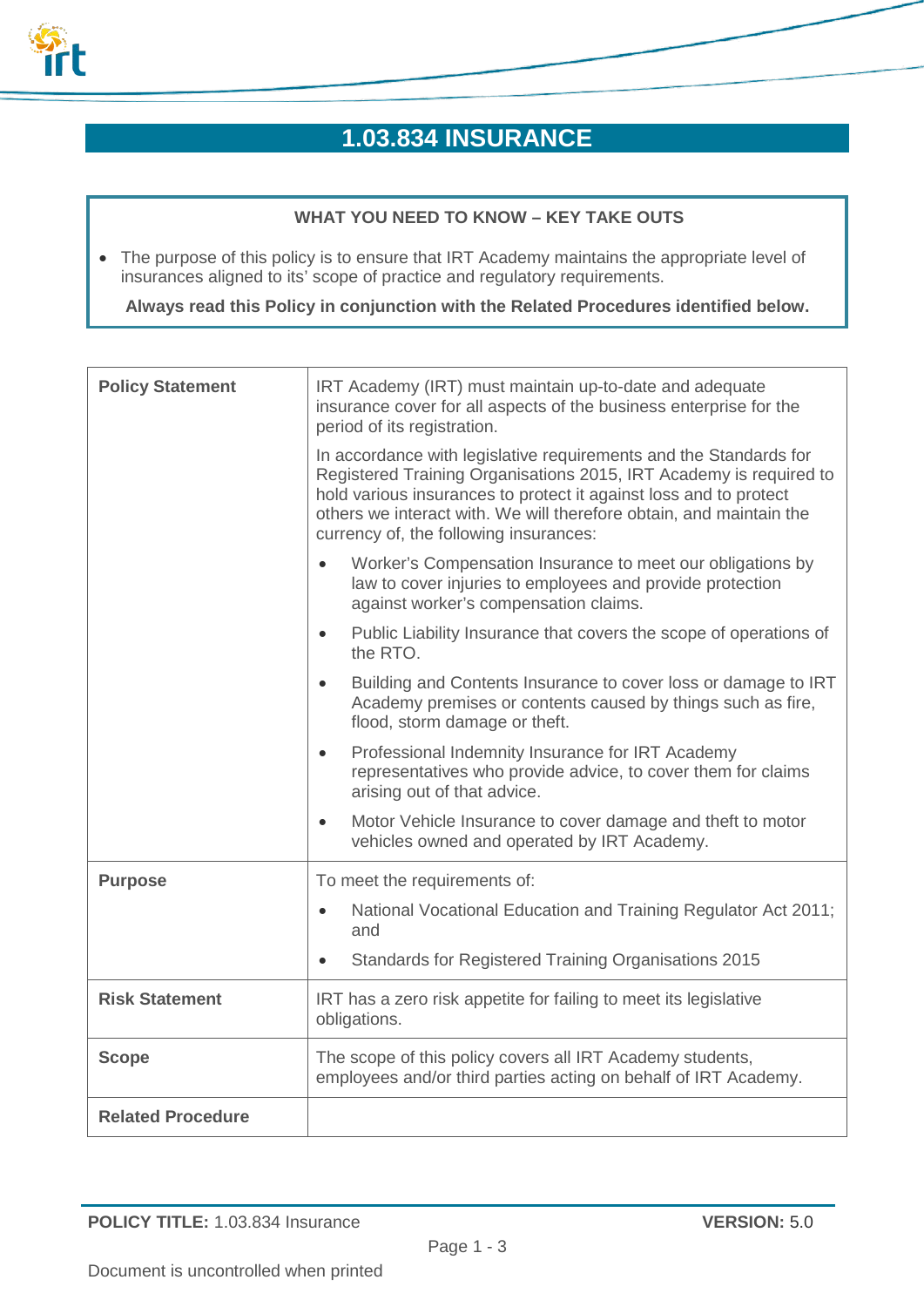

| <b>Related Documents</b>                          | <b>IRT Academy Procedure Manual</b><br>$\bullet$<br>Policy 5.02 Compliance Framework<br>Policy 5.04 Risk Management                                  |
|---------------------------------------------------|------------------------------------------------------------------------------------------------------------------------------------------------------|
| <b>Compliance</b><br><b>Requirements</b>          | National Vocational Education and Training Regulator Act 2011<br>٠<br>Standards for Registered Training Organisations 2015<br>Standard 7; Clause 7.4 |
| <b>Policy Owner</b>                               | Group Head IRT Academy                                                                                                                               |
| <b>Effective Date</b>                             | May 2021                                                                                                                                             |
| <b>Review Date</b>                                | May 2024                                                                                                                                             |
| <b>Content Manager</b><br><b>Reference Number</b> | EDOC2021/0031733                                                                                                                                     |